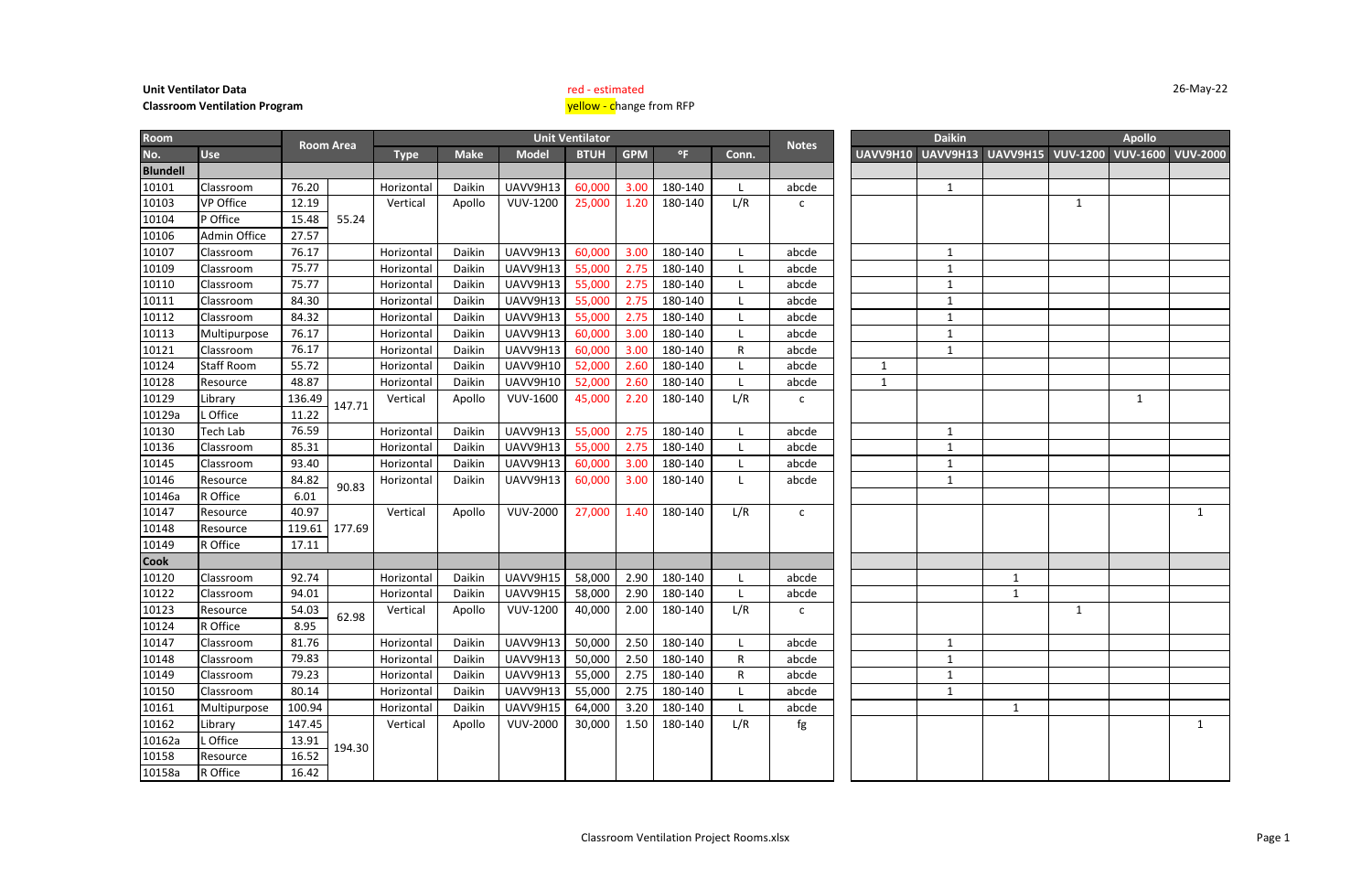| Room         |                     |        |                  |             |             |                 | <b>Unit Ventilator</b> |            |              |              |              |              | <b>Daikin</b> |                                                       | <b>Apollo</b> |   |
|--------------|---------------------|--------|------------------|-------------|-------------|-----------------|------------------------|------------|--------------|--------------|--------------|--------------|---------------|-------------------------------------------------------|---------------|---|
| No.          | <b>Use</b>          |        | <b>Room Area</b> | <b>Type</b> | <b>Make</b> | <b>Model</b>    | <b>BTUH</b>            | <b>GPM</b> | $^{\circ}$ F | Conn.        | <b>Notes</b> |              |               | UAVV9H10 UAVV9H13 UAVV9H15 VUV-1200 VUV-1600 VUV-2000 |               |   |
| <b>Dixon</b> |                     |        |                  |             |             |                 |                        |            |              |              |              |              |               |                                                       |               |   |
| 10101        | Classroom           | 85.23  |                  | Horizontal  | Daikin      | UAVV9H13        | 60,000                 | 3.00       | 180-140      | L            | abcde        |              | 1             |                                                       |               |   |
| 10102        | Classroom           | 85.23  |                  | Horizontal  | Daikin      | UAVV9H13        | 60,000                 | 3.00       | 180-140      | $\mathsf R$  | abcde        |              | $\mathbf{1}$  |                                                       |               |   |
| 10103        | Classroom           | 85.01  |                  | Horizontal  | Daikin      | UAVV9H13        | 60,000                 | 3.00       | 180-140      | $\mathbf{L}$ | abcde        |              | $\mathbf{1}$  |                                                       |               |   |
| 10104        | Classroom           | 85.01  |                  | Horizontal  | Daikin      | UAVV9H13        | 60,000                 | 3.00       | 180-140      | $\mathsf{R}$ | abcde        |              | $\mathbf{1}$  |                                                       |               |   |
| 10104a       | Resource            | 42.93  |                  | Horizontal  | Daikin      | UAVV9H10        | 30,000                 | 1.50       | 180-140      | ${\sf R}$    | abcde        | $\mathbf{1}$ |               |                                                       |               |   |
| 10105        | Classroom           | 76.60  |                  | Horizontal  | Daikin      | UAVV9H13        | 60,000                 | 3.00       | 180-140      | $\mathbf{L}$ | abcde        |              | $\mathbf{1}$  |                                                       |               |   |
| 10115        | <b>Tech Lab</b>     | 76.68  |                  | Horizontal  | Daikin      | UAVV9H13        | 60,000                 | 3.00       | 180-140      | $\mathbf{L}$ | abcde        |              | $\mathbf{1}$  |                                                       |               |   |
| 10120        | <b>Admin Office</b> | 16.68  |                  | Vertical    | Apollo      | <b>VUV-1600</b> | 57,000                 | 2.85       | 180-140      | L/R          | fg           |              |               |                                                       | $\mathbf{1}$  |   |
| 10120a       | Copy Room           | 8.02   |                  |             |             |                 |                        |            |              |              |              |              |               |                                                       |               |   |
| 10121        | P Office            | 11.66  | 95.36            |             |             |                 |                        |            |              |              |              |              |               |                                                       |               |   |
| 10122        | VP Office           | 11.34  |                  |             |             |                 |                        |            |              |              |              |              |               |                                                       |               |   |
| 10125        | <b>Staff Room</b>   | 35.14  |                  |             |             |                 |                        |            |              |              |              |              |               |                                                       |               |   |
| 10125b       | Office              | 12.52  |                  |             |             |                 |                        |            |              |              |              |              |               |                                                       |               |   |
| 10130        | Library             | 152.00 | 170.16           | Vertical    | Apollo      | <b>VUV-2000</b> | 55,000                 | 2.75       | 180-140      | L/R          | $\mathsf{C}$ |              |               |                                                       |               | 1 |
| 10130a       | . Office            | 18.16  |                  |             |             |                 |                        |            |              |              |              |              |               |                                                       |               |   |
| 10131        | Classroom           | 76.46  |                  | Horizontal  | Daikin      | UAVV9H13        | 60,000                 | 3.00       | 180-140      | $\mathbf{L}$ | abcde        |              | $\mathbf{1}$  |                                                       |               |   |
| 10132        | Classroom           | 84.89  |                  | Horizontal  | Daikin      | UAVV9H13        | 60,000                 | 3.00       | 180-140      | L            | abcde        |              | $\mathbf{1}$  |                                                       |               |   |
| 10133        | Classroom           | 76.46  |                  | Horizontal  | Daikin      | UAVV9H13        | 60,000                 | 3.00       | 180-140      | L            | abcde        |              | $\mathbf{1}$  |                                                       |               |   |
| 10134        | Classroom           | 84.96  |                  | Horizontal  | Daikin      | UAVV9H13        | 60,000                 | 3.00       | 180-140      |              | abcde        |              | $\mathbf{1}$  |                                                       |               |   |
| 10135        | Classroom           | 76.46  |                  | Horizontal  | Daikin      | UAVV9H13        | 60,000                 | 3.00       | 180-140      | L            | abcde        |              | $\mathbf{1}$  |                                                       |               |   |
| 10136        | Classroom           | 76.14  |                  | Horizontal  | Daikin      | UAVV9H13        | 60,000                 | 3.00       | 180-140      |              | abcde        |              | $\mathbf{1}$  |                                                       |               |   |
| 10137        | Classroom           | 76.46  |                  | Horizontal  | Daikin      | UAVV9H13        | 60,000                 | 3.00       | 180-140      | $\mathbf{L}$ | abcde        |              | $\mathbf{1}$  |                                                       |               |   |
| Ferris       |                     |        |                  |             |             |                 |                        |            |              |              |              |              |               |                                                       |               |   |
| 10101        | <b>Staff Room</b>   | 57.96  |                  | Vertical    | Apollo      | <b>VUV-1600</b> | 30,000                 | 1.50       | 180-140      | L/R          | $\mathsf{f}$ |              |               |                                                       | $\mathbf{1}$  |   |
| 10102        | P Office            | 11.07  |                  |             |             |                 |                        |            |              |              |              |              |               |                                                       |               |   |
| 10103        | Admin Office        | 34.49  | 121.46           |             |             |                 |                        |            |              |              |              |              |               |                                                       |               |   |
| 10103a       | <b>VP Office</b>    | 9.01   |                  |             |             |                 |                        |            |              |              |              |              |               |                                                       |               |   |
| 10104        | A Circulation       | 8.93   |                  |             |             |                 |                        |            |              |              |              |              |               |                                                       |               |   |
| 10173        | Classroom           | 58.47  |                  | Horizontal  | Daikin      | UAVV9H13        | 55,000                 | 2.75       | 180-140      | L            | abcde        |              | $\mathbf{1}$  |                                                       |               |   |
| 10174        | Classroom           | 78.92  |                  | Horizontal  | Daikin      | UAVV9H13        | 55,000                 | 2.75       | 180-140      |              | abcde        |              | $\mathbf{1}$  |                                                       |               |   |
| 10175        | Classroom           | 82.82  |                  | Horizontal  | Daikin      | UAVV9H13        | 60,000                 | 3.00       | 180-140      |              | abcde        |              | $\mathbf{1}$  |                                                       |               |   |
| 10188        | Classroom           | 81.25  |                  | Horizontal  | Daikin      | UAVV9H13        | 55,000                 | 2.75       | 180-140      | $\mathsf{R}$ | abcde        |              | $\mathbf{1}$  |                                                       |               |   |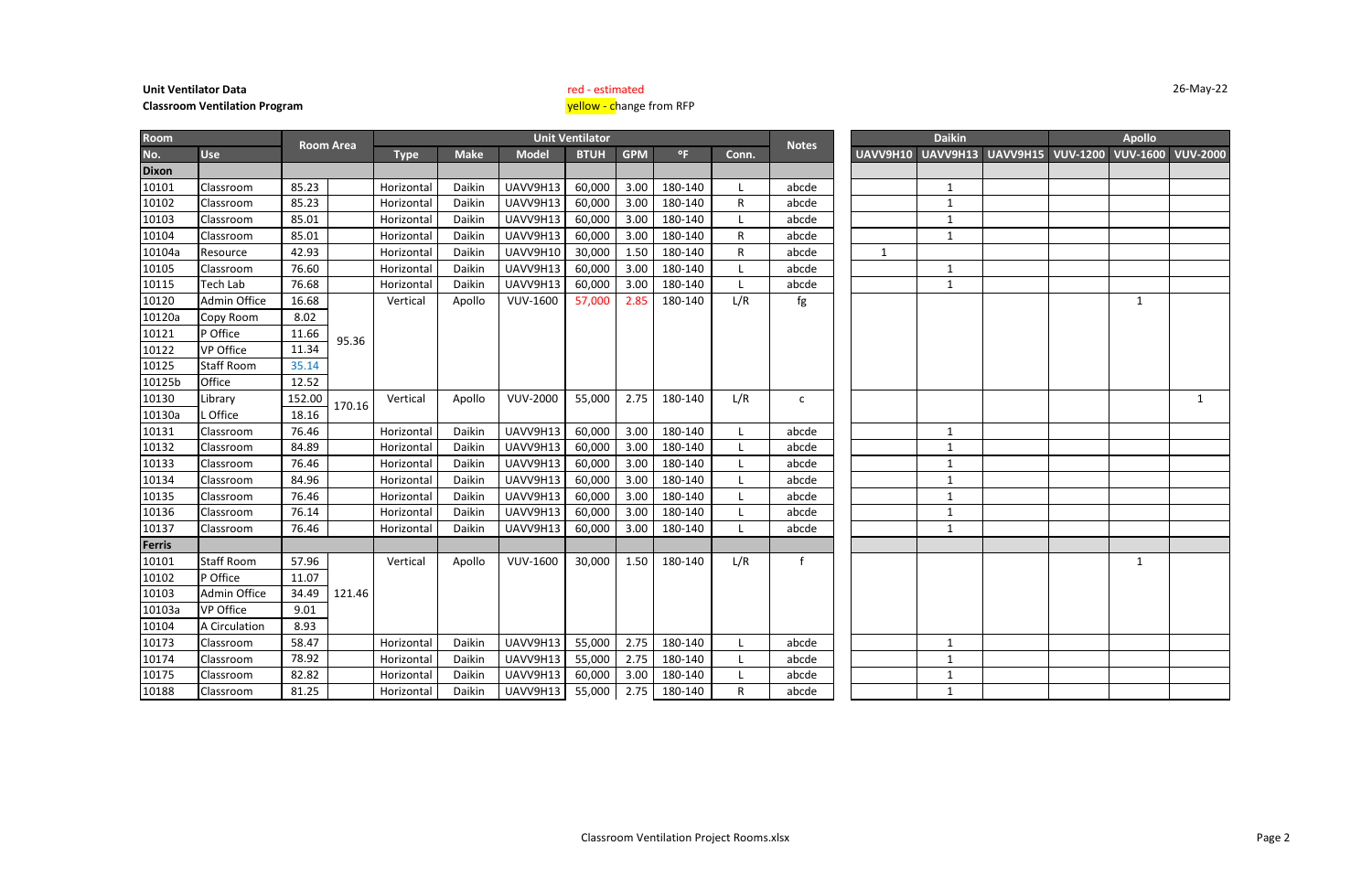|                          |             | Apollo                  |                |
|--------------------------|-------------|-------------------------|----------------|
| <b>UAVV9H15 VUV-1200</b> |             | VUV-1600 VUV-2000       |                |
|                          |             |                         |                |
|                          |             |                         |                |
|                          |             |                         |                |
|                          |             |                         |                |
|                          |             |                         |                |
|                          |             |                         |                |
|                          |             |                         |                |
|                          |             |                         |                |
|                          | $\mathbf 1$ |                         |                |
|                          |             |                         |                |
|                          |             |                         |                |
|                          |             |                         |                |
|                          |             |                         |                |
|                          |             |                         |                |
|                          |             |                         |                |
|                          |             | $\overline{\mathbf{1}}$ |                |
|                          |             |                         |                |
|                          |             |                         |                |
|                          |             |                         |                |
|                          |             |                         |                |
|                          |             |                         |                |
|                          |             |                         |                |
|                          |             |                         |                |
|                          |             |                         |                |
|                          |             |                         |                |
|                          |             |                         |                |
|                          |             |                         |                |
|                          |             |                         |                |
|                          |             |                         |                |
|                          |             |                         |                |
|                          |             |                         | $\overline{1}$ |
|                          |             |                         |                |
|                          |             |                         |                |
|                          |             |                         |                |
|                          |             |                         |                |
|                          |             |                         |                |
|                          |             |                         |                |

| <b>Room</b>        |                   |       |                  |             |             |                 | <b>Unit Ventilator</b> |            |              |              |              |              | <b>Daikin</b>                                         |   | <b>Apollo</b> |  |
|--------------------|-------------------|-------|------------------|-------------|-------------|-----------------|------------------------|------------|--------------|--------------|--------------|--------------|-------------------------------------------------------|---|---------------|--|
| No.                | <b>Use</b>        |       | <b>Room Area</b> | <b>Type</b> | <b>Make</b> | <b>Model</b>    | <b>BTUH</b>            | <b>GPM</b> | $^{\circ}$ F | Conn.        | <b>Notes</b> |              | UAVV9H10 UAVV9H13 UAVV9H15 VUV-1200 VUV-1600 VUV-2000 |   |               |  |
| <b>Garden City</b> |                   |       |                  |             |             |                 |                        |            |              |              |              |              |                                                       |   |               |  |
| 10101              | Classroom         | 80.45 |                  | Horizontal  | Daikin      | UAVV9H13        | 55,000                 | 2.75       | 180-140      | R            | abcde        |              | $\mathbf{1}$                                          |   |               |  |
| 10102              | Classroom         | 80.10 |                  | Horizontal  | Daikin      | UAVV9H13        | 55,000                 | 2.75       | 180-140      | $\mathsf{R}$ | abcde        |              | $\mathbf{1}$                                          |   |               |  |
| 10103              | Classroom         | 80.71 |                  | Horizontal  | Daikin      | UAVV9H13        | 55,000                 | 2.75       | 180-140      | R            | abcde        |              | $\mathbf{1}$                                          |   |               |  |
| 10104              | Classroom         | 80.29 |                  | Horizontal  | Daikin      | UAVV9H13        | 55,000                 | 2.75       | 180-140      | R            | abcde        |              | $\mathbf{1}$                                          |   |               |  |
| 10107              | Classroom         | 92.18 |                  | Horizontal  | Daikin      | UAVV9H13        | 60,000                 | 3.00       | 180-140      | R            | abcde        |              | $\mathbf{1}$                                          |   |               |  |
| 10110              | <b>Staff Room</b> | 57.76 |                  | Horizontal  | Daikin      | UAVV9H10        | 40,000                 | 2.00       | 180-140      |              | abcde        | $\mathbf{1}$ |                                                       |   |               |  |
| 10111              | Classroom         | 92.18 |                  | Horizontal  | Daikin      | UAVV9H13        | 60,000                 | 3.00       | 180-140      | R            | abcde        |              | $\mathbf{1}$                                          |   |               |  |
| 10112              | Classroom         | 92.18 |                  | Horizontal  | Daikin      | UAVV9H13        | 65,000                 | 3.25       | 180-140      | R            | abcde        |              | $\mathbf{1}$                                          |   |               |  |
| 10117              | Resource          | 25.99 |                  | Vertical    | Apollo      | <b>VUV-1200</b> | 30,000                 | 1.50       | 180-140      | L/R          | fg           |              |                                                       | 1 |               |  |
| 10118              | <b>VP Office</b>  | 10.84 | 59.87            |             |             |                 |                        |            |              |              |              |              |                                                       |   |               |  |
| 10119              | P Office          | 15.24 |                  |             |             |                 |                        |            |              |              |              |              |                                                       |   |               |  |
| 10120              | Admin Office      | 33.79 |                  |             |             |                 |                        |            |              |              |              |              |                                                       |   |               |  |
| Gilmore            |                   |       |                  |             |             |                 |                        |            |              |              |              |              |                                                       |   |               |  |
| 10101              | Classroom         | 76.54 |                  | Horizontal  | Daikin      | UAVV9H13        | 60,000                 | 3.00       | 180-140      |              | abcde        |              | $\mathbf{1}$                                          |   |               |  |
| 10102              | Classroom         | 85.13 |                  | Horizontal  | Daikin      | UAVV9H13        | 60,000                 | 3.00       | 180-140      |              | abcde        |              | $\mathbf{1}$                                          |   |               |  |
| 10103              | Psychologist      | 19.31 |                  | Vertical    | Apollo      | <b>VUV-1600</b> | 66,000                 | 3.30       | 180-140      | L/R          | fg           |              |                                                       |   | $\mathbf{1}$  |  |
| 10104              | Conference        | 9.25  |                  |             |             |                 |                        |            |              |              |              |              |                                                       |   |               |  |
| 10105              | Reception         | 21.13 |                  |             |             |                 |                        |            |              |              |              |              |                                                       |   |               |  |
| 10106              | Itinerant         | 9.34  | 147.49           |             |             |                 |                        |            |              |              |              |              |                                                       |   |               |  |
| 10107              | Counselling       | 14.33 |                  |             |             |                 |                        |            |              |              |              |              |                                                       |   |               |  |
| 10110              | Instruction       | 31.90 |                  |             |             |                 |                        |            |              |              |              |              |                                                       |   |               |  |
| 10111              | Counselling       | 14.42 |                  |             |             |                 |                        |            |              |              |              |              |                                                       |   |               |  |
| 10112              | Instruction       | 27.81 |                  |             |             |                 |                        |            |              |              |              |              |                                                       |   |               |  |
| 10109              | Classroom         | 84.95 |                  | Horizontal  | Daikin      | UAVV9H13        | 55,000                 | 2.75       | 180-140      |              | abcde        |              | $\mathbf{1}$                                          |   |               |  |
| 10113              | Classroom         | 84.95 |                  | Horizontal  | Daikin      | UAVV9H13        | 55,000                 | 2.75       | 180-140      |              | abcde        |              | 1                                                     |   |               |  |
| 10118              | Resource          | 48.99 |                  | Horizontal  | Daikin      | UAVV9H10        | 40,000                 | 2.00       | 180-140      | R            | abcde        | 1            |                                                       |   |               |  |
| 10121              | Classroom         | 88.63 |                  | Horizontal  | Daikin      | UAVV9H13        | 60,000                 | 3.00       | 180-140      | R            | abcde        |              | $\mathbf{1}$                                          |   |               |  |
| 10122              | Classroom         | 88.63 |                  | Horizontal  | Daikin      | UAVV9H13        | 60,000                 | 3.00       | 180-140      |              | abcde        |              | $\mathbf{1}$                                          |   |               |  |
| 10123              | Classroom         | 93.37 |                  | Horizontal  | Daikin      | UAVV9H13        | 55,000                 | 2.75       | 180-140      | R            | abcde        |              | $\mathbf{1}$                                          |   |               |  |
| 10124              | Classroom         | 88.63 |                  | Horizontal  | Daikin      | UAVV9H13        | 60,000                 | 3.00       | 180-140      |              | abcde        |              | $\mathbf{1}$                                          |   |               |  |
| 10125              | Classroom         | 88.63 |                  | Horizontal  | Daikin      | UAVV9H13        | 60,000                 | 3.00       | 180-140      | R            | abcde        |              | $\mathbf{1}$                                          |   |               |  |
| 10132              | P Office          | 15.98 |                  | Vertical    | Apollo      | <b>VUV-2000</b> | 31,000                 | 1.50       | 180-140      |              | fg           |              |                                                       |   |               |  |
| 10133              | Copy Room         | 9.34  |                  |             |             |                 |                        |            |              |              |              |              |                                                       |   |               |  |
| 10133a             | Office            | 7.72  |                  |             |             |                 |                        |            |              |              |              |              |                                                       |   |               |  |
| 10134              | Admin Office      | 59.27 | 199.23           |             |             |                 |                        |            |              |              |              |              |                                                       |   |               |  |
| 10134a             | <b>VP Office</b>  | 13.23 |                  |             |             |                 |                        |            |              |              |              |              |                                                       |   |               |  |
| 10136              | Medical           | 8.37  |                  |             |             |                 |                        |            |              |              |              |              |                                                       |   |               |  |
| 10137              | <b>Staff Room</b> | 85.32 |                  |             |             |                 |                        |            |              |              |              |              |                                                       |   |               |  |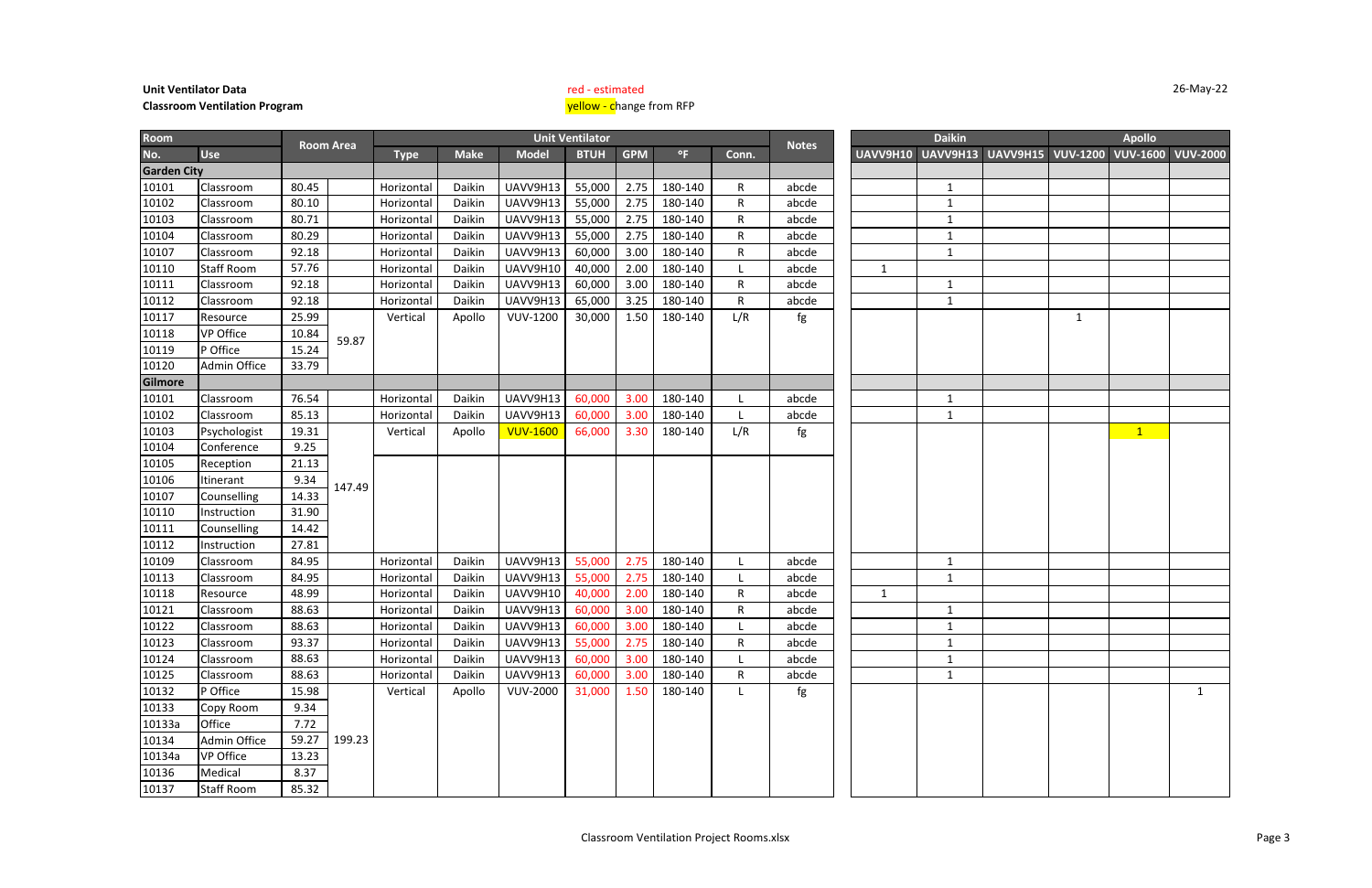**Unit Ventilator Data red - estimated red - estimated** 

### **Classroom Ventilation Program** yellow and the state of the state of the state of the state of the state of the state of the state of the state of the state of the state of the state of the state of the state of the state

### 26-May-22

|                | Apollo<br>VUV-1600 VUV-2000 |  |
|----------------|-----------------------------|--|
| V9H15 VUV-1200 |                             |  |
|                |                             |  |
|                |                             |  |
|                |                             |  |
|                | $\mathbf 1$                 |  |
|                |                             |  |
|                |                             |  |
|                |                             |  |
|                |                             |  |
|                |                             |  |
|                |                             |  |
|                |                             |  |
|                |                             |  |
|                |                             |  |
|                |                             |  |
|                |                             |  |
|                |                             |  |
|                |                             |  |
|                |                             |  |
|                |                             |  |
| $\mathbf{1}$   |                             |  |
|                |                             |  |
|                |                             |  |
|                |                             |  |
|                |                             |  |
|                |                             |  |
|                |                             |  |
|                |                             |  |
| $\mathbf 1$    |                             |  |
|                |                             |  |
|                |                             |  |
|                |                             |  |
|                |                             |  |
|                |                             |  |
|                |                             |  |
|                |                             |  |
|                |                             |  |
|                |                             |  |

**No. Use Type Make Model BTUH GPM** °**F Conn. UAVV9H10 UAVV9H13 UAVV9H15 VUV-1200 VUV-1600 VUV-2000 Room Notes Unit Ventilator Daikin Apollo Room Area** 10138 |Classroom | 76.54 | | Horizontal | Daikin | UAVV9H13 | 55,000 | 2.75 | 180-140 | L | abcde | | | | | | 1 10139 |Classroom | 79.24 | | Horizontal | Daikin | UAVV9H13 | 55,000 | 2.75 | 180-140 | L | abcde | | | | | | 1 10148 |Classroom | 85.49 | | Horizontal | Daikin | UAVV9H13 | 55,000 | 2.75 | 180-140 | L | abcde | | 1 10150 ESL 33.13 Vertical Apollo VUV-1600 51,000 2.50 180-140 L/R fg 1 10152 L Office 1 20.35 10154 Library N 114.76 Library S | 92.10 | | Horizontal | Daikin | UAVV9H13 | 60,000 | 3.00 | 180-140 | | abcde | | | 1 10153 |Tech Lab | 76.54 | | | Horizontal | Daikin | UAVV9H13 | 55,000 | 2.75 | 180-140 | L | | abcde | | | | | | | | 10156 |Multipurpose 238.31 | | Horizontal Daikin | UAVV9H13 | 60,000 | 3.00 | 180-140 | L | abcde | | | | | | 1 Horizontal | Daikin | UAVV9H13 | 60,000 | 3.00 | 180-140 | R | abcde | | | 1 10158 |Resource | 70.01 | | | Horizontal | Daikin | UAVV9H13 | 55,000 | 2.75 | 180-140 | L | abcde | | | | | | 10158a R Office | 11.80 10159 |Resource | 82.49 | | Horizontal | Daikin | UAVV9H13 | 55,000 | 2.75 | 180-140 | R | abcde | | 1 10160 |Classroom | 100.43 | | Horizontal | Daikin | UAVV9H13 | 60,000 | 3.00 | 180-140 | R | abcde | | | 1 20102 |Classroom | 84.95 | | Horizontal | Daikin | UAVV9H13 | 55,000 | 2.75 | 180-140 | L | abcde | | 1 20103 |Classroom | 85.54 | | Horizontal | Daikin | UAVV9H13 | 55,000 | 2.75 | 180-140 | L | abcde | | 1 20104 |Classroom | 85.54 | | Horizontal | Daikin | UAVV9H13 | 60,000 | 3.00 | 180-140 | L | abcde | | 1 20105 |Classroom | 76.31 | | Horizontal | Daikin | UAVV9H13 | 55,000 | 2.75 | 180-140 | L | abcde | | | 1 **Grauer** 10114 |Classroom | 77.47 | | Horizontal | Daikin | UAVV9H13 | 55,000 | 2.75 | 180-140 | L | abcde | | | 1 10116 |Admin Office | 33.79 | | | Vertical | Apollo | VUV-1200 | 15,000 | 0.75 | 180-140 | L | fg | | | | | | | 10117 P Office 17.87 10118 Copy Room 7.61 10121 |Community | 44.24 | | Horizontal | Daikin | UAVV9H10 | 15,000 | 0.75 | 180-140 | R | abcde | | 1 10125 |Library | 125.43 | | Horizontal | Daikin <mark>| UAVV9H10 |</mark> 30,000 | 1.50 | 180-140 | R | abcde | <mark>| 1</mark> Horizontal Daikin UAVV9H10 30,000 1.50 180-140 R abcde 1 10128 |Strongstart | 90.02 | | Horizontal | Daikin | UAVV9H13 | 55,000 | 2.75 | 180-140 | R | abcde | | | | | 1 10129 |Classroom | 89.63 | | Horizontal | Daikin | UAVV9H13 | 55,000 | 2.75 | 180-140 | L | abcde | | | | 1 10131 |Resource | 76.46 | | | Horizontal | Daikin | UAVV9H13 | 55,000 | 2.75 | 180-140 | R | abcde | | | | | | 10133 |Resource | 46.07 | <sub>121 OF</sub> | Vertical | Apollo | VUV-1200 | 44,000 | 2.20 | 180-140 | R | fg | | | | | | | | | | | | | 10138 Classroom 75.88 10139 |Classroom | 74.91 | | Horizontal | Daikin | UAVV9H13 | 55,000 | 2.75 | 180-140 | L | abcde | | | 1 10140 |Multipurpose | 136.56 | | | | Horizontal | Daikin <mark>| UAVV9H10 |</mark> 34,000 | 1.70 | 180-140 | L | abcde | <mark>| 1</mark> Horizontal Daikin <mark>UAVV9H10</mark> 34,000 1.70 180-140 | abcde | <mark>| 1</mark> 10141 |Classroom | 73.94 | | Horizontal | Daikin | UAVV9H13 | 55,000 | 2.75 | 180-140 | L | abcde | | | 1 10142 |Classroom | 73.94 | | Horizontal | Daikin | UAVV9H13 | 55,000 | 2.75 | 180-140 | R | abcde | | | 1 10143 |Classroom | 73.55 | | Horizontal | Daikin | UAVV9H13 | 60,000 | 3.00 | 180-140 | L | abcde | | | | 10144 |Classroom | 73.55 | | Horizontal | Daikin | UAVV9H13 | 60,000 | 3.00 | 180-140 | R | abcde | | | 1 **Kidd** 59.27 168.24 121.95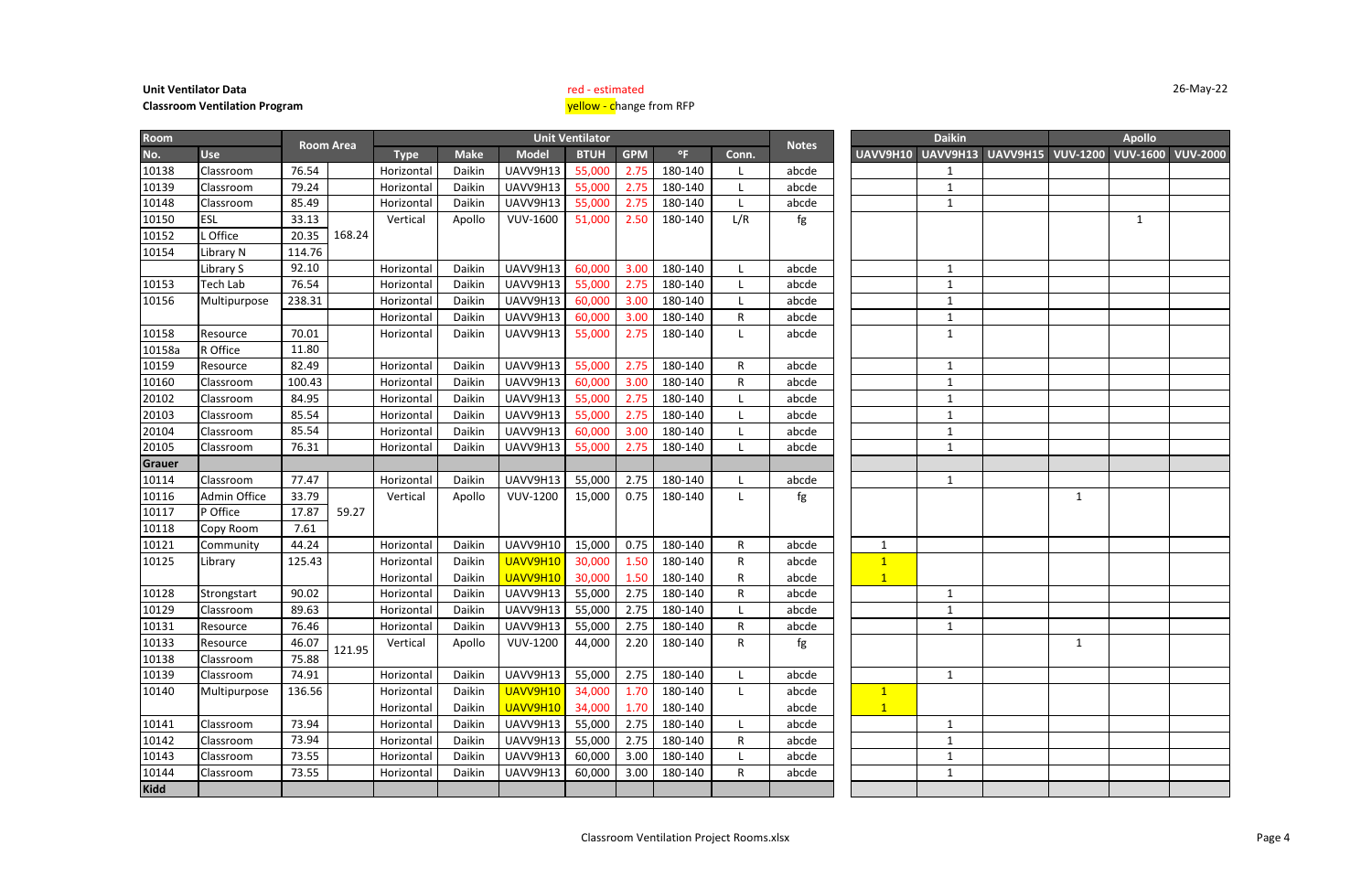|                | Apollo<br>VUV-1600 VUV-2000 |             |
|----------------|-----------------------------|-------------|
| V9H15 VUV-1200 |                             |             |
|                |                             |             |
|                |                             |             |
|                |                             |             |
|                |                             |             |
|                |                             |             |
|                |                             |             |
| $\mathbf{1}$   |                             |             |
|                |                             |             |
|                |                             |             |
|                |                             | $\mathbf 1$ |
|                |                             |             |
|                |                             |             |
|                |                             |             |
|                |                             |             |
|                |                             |             |
|                |                             |             |
| $\mathbf{1}$   |                             |             |
|                |                             |             |
|                |                             |             |
|                |                             |             |
|                |                             |             |
|                |                             |             |
|                |                             |             |
|                |                             |             |
|                |                             |             |
|                |                             |             |
|                |                             |             |
|                |                             |             |
|                | $\mathbf{1}$                |             |
|                |                             |             |
|                |                             |             |
|                |                             |             |
|                |                             |             |
| $\mathbf{1}$   |                             |             |
|                |                             |             |
|                |                             |             |
|                |                             |             |

| <b>Room</b> |                  |        |                  |             |             |                 | <b>Unit Ventilator</b> |            |              |              |              |              | <b>Daikin</b>     |                          |              | <b>Apollo</b>     |  |
|-------------|------------------|--------|------------------|-------------|-------------|-----------------|------------------------|------------|--------------|--------------|--------------|--------------|-------------------|--------------------------|--------------|-------------------|--|
| No.         | <b>Use</b>       |        | <b>Room Area</b> | <b>Type</b> | <b>Make</b> | <b>Model</b>    | <b>BTUH</b>            | <b>GPM</b> | $^{\circ}$ F | Conn.        | <b>Notes</b> |              | UAVV9H10 UAVV9H13 | <b>UAVV9H15 VUV-1200</b> |              | VUV-1600 VUV-2000 |  |
| 10113       | Classroom        | 76.02  |                  | Horizonta   | Daikin      | UAVV9H13        | 60,000                 | 3.00       | 180-140      |              | abcde        |              | $\mathbf{1}$      |                          |              |                   |  |
| 10114       | Classroom        | 76.35  |                  | Horizontal  | Daikin      | UAVV9H13        | 55,000                 | 2.75       | 180-140      |              | abcde        |              | $\mathbf{1}$      |                          |              |                   |  |
| 10116       | Classroom        | 76.02  |                  | Horizontal  | Daikin      | UAVV9H13        | 55,000                 | 2.75       | 180-140      |              | abcde        |              | $\mathbf{1}$      |                          |              |                   |  |
| 10117       | Classroom        | 76.02  |                  | Horizonta   | Daikin      | UAVV9H13        | 55,000                 | 2.75       | 180-140      | R            | abcde        |              | $\mathbf{1}$      |                          |              |                   |  |
| 10118       | Classroom        | 85.20  |                  | Horizontal  | Daikin      | UAVV9H13        | 55,000                 | 2.75       | 180-140      | R            | abcde        |              | $\mathbf{1}$      |                          |              |                   |  |
| 10119       | Resource         | 69.22  |                  | Horizontal  | Daikin      | UAVV9H13        | 55,000                 | 2.75       | 180-140      | $\mathsf{R}$ | abcde        |              | $\mathbf{1}$      |                          |              |                   |  |
| 10123       | A Circulation    | 9.49   |                  | Vertical    | Apollo      | <b>VUV-1200</b> | 21,000                 | 1.00       | 180-140      | R            | fg           |              |                   |                          | 1            |                   |  |
| 10124       | P Office         | 10.59  | 46.24            |             |             |                 |                        |            |              |              |              |              |                   |                          |              |                   |  |
| 10125       | Admin Office     | 26.16  |                  |             |             |                 |                        |            |              |              |              |              |                   |                          |              |                   |  |
| 10128       | Staff Room       | 48.36  |                  | Horizontal  | Daikin      | UAVV9H10        | 52,000                 | 2.60       | 180-140      | R            | abcde        | $\mathbf{1}$ |                   |                          |              |                   |  |
| 10131       | Library          | 145.21 | 159.86           | Vertical    | Apollo      | <b>VUV-2000</b> | 25,000                 | 1.20       | 180-140      | R/L          | fg           |              |                   |                          |              |                   |  |
| 10131a      | . Office         | 14.65  |                  |             |             |                 |                        |            |              |              |              |              |                   |                          |              |                   |  |
| 10132       | Classroom        | 84.08  |                  | Horizontal  | Daikin      | UAVV9H13        | 55,000                 | 2.75       | 180-140      |              | abcde        |              | $\mathbf{1}$      |                          |              |                   |  |
| 10133       | Classroom        | 75.74  |                  | Horizontal  | Daikin      | UAVV9H13        | 55,000                 | 2.75       | 180-140      |              | abcde        |              | 1                 |                          |              |                   |  |
| 10135       | Classroom        | 88.34  |                  | Horizontal  | Daikin      | UAVV9H13        | 55,000                 | 2.75       | 180-140      |              | abcde        |              | $\mathbf{1}$      |                          |              |                   |  |
| 10136       | Classroom        | 88.53  |                  | Horizontal  | Daikin      | UAVV9H13        | 55,000                 | 2.75       | 180-140      | R            | abcde        |              | $\mathbf{1}$      |                          |              |                   |  |
| 10141       | Classroom        | 87.82  |                  | Horizontal  | Daikin      | UAVV9H13        | 55,000                 | 2.75       | 180-140      |              | abcde        |              | $\mathbf{1}$      |                          |              |                   |  |
| 10142       | Resource         | 43.56  | 86.42            | Vertical    | Apollo      | <b>VUV-1200</b> | 39,000                 | 1.90       | 180-140      | L/R          | fg           |              |                   |                          | 1            |                   |  |
| 10142a      | Resource         | 42.86  |                  |             |             |                 |                        |            |              |              |              |              |                   |                          |              |                   |  |
| 10143       | Classroom        | 89.23  |                  | Horizontal  | Daikin      | UAVV9H13        | 55,000                 | 2.75       | 180-140      |              | abcde        |              | $\mathbf{1}$      |                          |              |                   |  |
| 10144       | Classroom        | 88.53  |                  | Horizontal  | Daikin      | UAVV9H13        | 55,000                 | 2.75       | 180-140      |              | abcde        |              | $\mathbf{1}$      |                          |              |                   |  |
| 10146       | Classroom        | 88.53  |                  | Horizontal  | Daikin      | UAVV9H13        | 60,000                 | 3.00       | 180-140      | R            | abcde        |              | $\mathbf{1}$      |                          |              |                   |  |
| Lee         |                  |        |                  |             |             |                 |                        |            |              |              |              |              |                   |                          |              |                   |  |
| 10101       | Classroom        | 82.52  |                  | Horizontal  | Daikin      | UAVV9H13        | 60,000                 | 3.00       | 180-140      |              | abcde        |              | $\mathbf{1}$      |                          |              |                   |  |
| 10102       | Classroom        | 85.16  |                  | Horizontal  | Daikin      | UAVV9H13        | 60,000                 | 3.00       | 180-140      |              | abcde        |              | $\mathbf{1}$      |                          |              |                   |  |
| 10103       | Classroom        | 83.23  |                  | Horizontal  | Daikin      | UAVV9H13        | 55,000                 | 2.75       | 180-140      |              | abcde        |              | 1                 |                          |              |                   |  |
| 10104       | Classroom        | 84.45  |                  | Horizontal  | Daikin      | UAVV9H13        | 55,000                 | 2.75       | 180-140      |              | abcde        |              | $\mathbf{1}$      |                          |              |                   |  |
| 10105       | Classroom        | 75.23  |                  | Horizontal  | Daikin      | UAVV9H13        | 55,000                 | 2.75       | 180-140      |              | abcde        |              | $\mathbf{1}$      |                          |              |                   |  |
| 10106       | Classroom        | 84.88  |                  | Horizontal  | Daikin      | UAVV9H13        | 55,000                 | 2.75       | 180-140      |              | abcde        |              | 1                 |                          |              |                   |  |
| 10107       | Classroom        | 83.78  |                  | Horizontal  | Daikin      | UAVV9H13        | 55,000                 | 2.75       | 180-140      |              | abcde        |              | $\mathbf{1}$      |                          |              |                   |  |
| 10120       | <b>ESL</b>       | 28.67  |                  | Vertical    | Apollo      | <b>VUV-1600</b> | 33,000                 | 1.60       | 180-140      | L/R          | fg           |              |                   |                          |              | $\mathbf{1}$      |  |
| 10121       | Resource         | 25.68  |                  |             |             |                 |                        |            |              |              |              |              |                   |                          |              |                   |  |
| 10127       | Admin Office     | 32.94  | 107.85           |             |             |                 |                        |            |              |              |              |              |                   |                          |              |                   |  |
| 10128       | <b>VP Office</b> | 10.28  |                  |             |             |                 |                        |            |              |              |              |              |                   |                          |              |                   |  |
| 10129       | P Office         | 10.28  |                  |             |             |                 |                        |            |              |              |              |              |                   |                          |              |                   |  |
| 10204       | Resource         | 41.58  | 83.16            | Vertical    | Apollo      | <b>VUV-1200</b> | 37,000                 | 1.90       | 180-140      | L/R          |              |              |                   |                          | $\mathbf{1}$ |                   |  |
| 10205       | Resource         | 41.58  |                  |             |             |                 |                        |            |              |              |              |              |                   |                          |              |                   |  |
| 10147       | Classroom        | 80.33  |                  | Horizontal  | Daikin      | UAVV9H13        | 55,000                 | 2.75       | 180-140      |              | abcde        |              | $\mathbf{1}$      |                          |              |                   |  |
| 10148       | Classroom        | 81.04  |                  | Horizontal  | Daikin      | UAVV9H13        | 55,000                 | 2.75       | 180-140      |              | abcde        |              | $\mathbf{1}$      |                          |              |                   |  |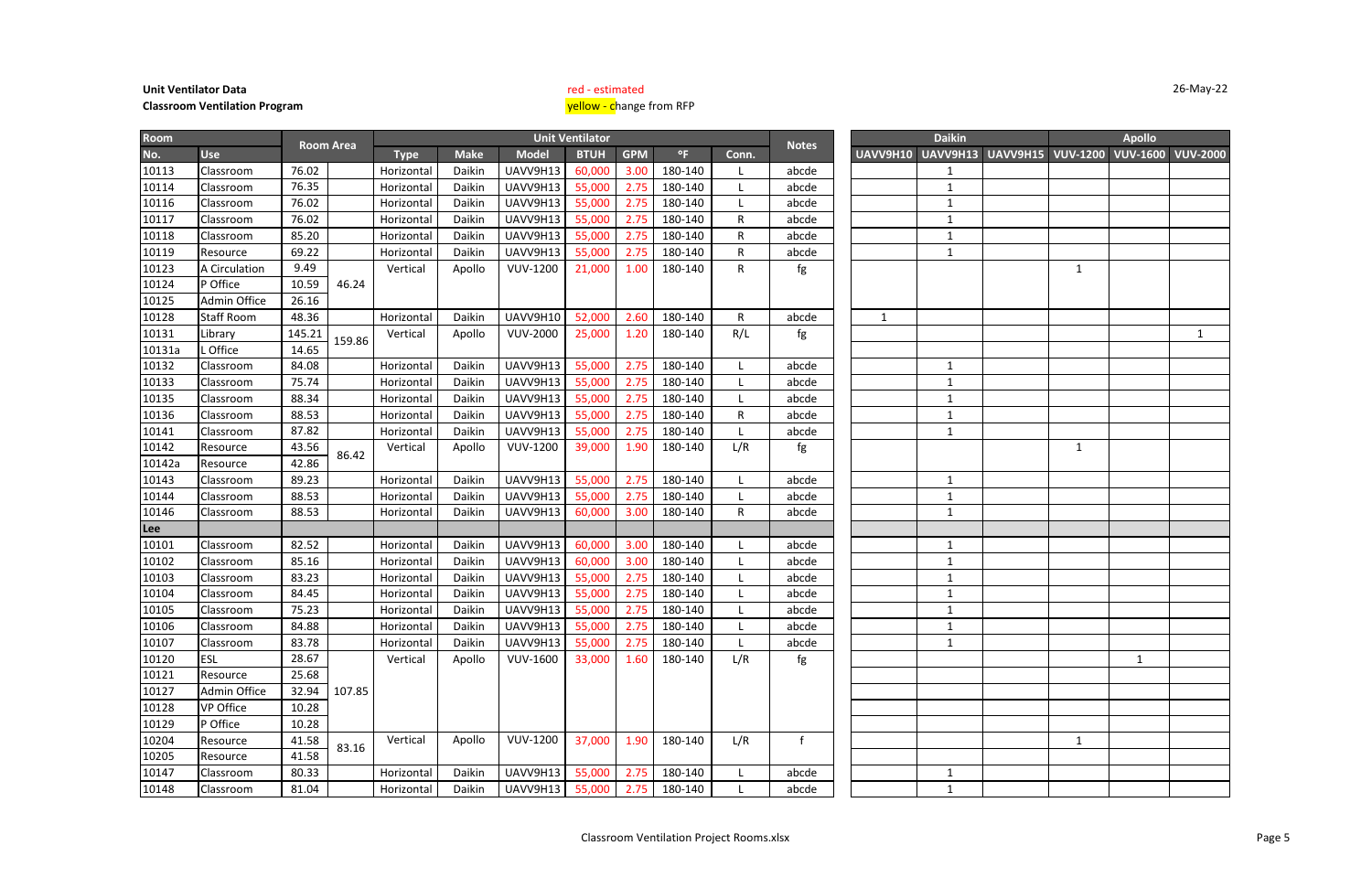|              |              | Apollo                           |             |
|--------------|--------------|----------------------------------|-------------|
|              |              | V9H15 VUV-1200 VUV-1600 VUV-2000 |             |
|              |              |                                  |             |
|              |              |                                  | $\mathbf 1$ |
|              |              |                                  |             |
|              |              |                                  |             |
|              |              |                                  |             |
|              |              |                                  |             |
|              |              |                                  |             |
|              |              |                                  |             |
| $\mathbf{1}$ |              |                                  |             |
|              |              |                                  |             |
|              |              | $\mathbf 1$                      |             |
|              |              |                                  |             |
|              |              |                                  |             |
|              |              |                                  |             |
|              |              |                                  |             |
|              |              |                                  |             |
|              |              |                                  |             |
|              |              |                                  |             |
|              |              |                                  |             |
|              |              |                                  |             |
|              |              |                                  |             |
|              |              |                                  |             |
|              |              |                                  |             |
|              |              |                                  |             |
|              |              |                                  |             |
|              |              |                                  |             |
|              |              |                                  |             |
|              |              |                                  |             |
|              |              |                                  |             |
|              |              |                                  |             |
|              |              |                                  |             |
|              |              |                                  |             |
|              |              |                                  |             |
|              |              |                                  |             |
|              |              |                                  | $\mathbf 1$ |
|              |              |                                  |             |
|              | $\mathbf{1}$ |                                  |             |

| Room            |                     |        |                  |                 |               |                                        | <b>Unit Ventilator</b> |            |              |       |              |          | <b>Daikin</b> |                            |              | <b>Apollo</b>   |                 |
|-----------------|---------------------|--------|------------------|-----------------|---------------|----------------------------------------|------------------------|------------|--------------|-------|--------------|----------|---------------|----------------------------|--------------|-----------------|-----------------|
| No.             | <b>Use</b>          |        | <b>Room Area</b> | <b>Type</b>     | <b>Make</b>   | <b>Model</b>                           | <b>BTUH</b>            | <b>GPM</b> | $^{\circ}$ F | Conn. | <b>Notes</b> | UAVV9H10 |               | UAVV9H13 UAVV9H15 VUV-1200 |              | <b>VUV-1600</b> | <b>VUV-2000</b> |
| 10149           | Classroom           | 81.04  |                  | Horizontal      | Daikin        | UAVV9H13                               | 55,000                 | 2.75       | 180-140      |       | abcde        |          | $\mathbf{1}$  |                            |              |                 |                 |
| 10151           | L Commons           | 79.68  |                  | Vertical        | Apollo        | <b>VUV-2000</b>                        | 33,000                 | 1.60       | 180-140      | L/R   |              |          |               |                            |              |                 | $\mathbf{1}$    |
| 10152           | Library             | 117.14 | 211.63           |                 |               |                                        |                        |            |              |       |              |          |               |                            |              |                 |                 |
| 15153           | Office              | 14.81  |                  |                 |               |                                        |                        |            |              |       |              |          |               |                            |              |                 |                 |
| 20101           | Classroom           | 80.33  |                  | Horizontal      | Daikin        | UAVV9H13                               | 55,000                 | 2.75       | 180-140      |       | abcde        |          | 1             |                            |              |                 |                 |
| 20102           | Classroom           | 81.15  |                  | Horizontal      | Daikin        | UAVV9H13                               | 55,000                 | 2.75       | 180-140      |       | abcde        |          | 1             |                            |              |                 |                 |
| 20103           | Classroom           | 81.15  |                  | Horizontal      | Daikin        | UAVV9H13                               | 55,000                 | 2.75       | 180-140      |       | abcde        |          | 1             |                            |              |                 |                 |
| <b>McKay</b>    |                     |        |                  |                 |               |                                        |                        |            |              |       |              |          |               |                            |              |                 |                 |
| 10101           | Resource            | 76.69  |                  | Horizonta       | Daikin        | UAVV9H13                               | 60,000                 | 3.00       | 180-140      |       | abcde        |          | $\mathbf{1}$  |                            |              |                 |                 |
| 10104           | Classroom           | 85.16  |                  | Horizontal      | Daikin        | UAVV9H15                               | 64,000                 | 3.20       | 180-140      |       | abcde        |          |               | $\mathbf{1}$               |              |                 |                 |
| 10118           | Classroom           | 83.23  |                  | Horizontal      | Daikin        | UAVV9H13                               | 60,000                 | 3.00       | 180-140      |       | abcde        |          | $\mathbf{1}$  |                            |              |                 |                 |
| 10123           | Copy Room           | 6.69   |                  | Vertical        | Apollo        | <b>VUV-1600</b>                        | 30,000                 | 1.50       | 180-140      | L/R   |              |          |               |                            |              | 1               |                 |
| 10126           | <b>Staff Room</b>   | 45.53  |                  |                 |               |                                        |                        |            |              |       |              |          |               |                            |              |                 |                 |
| 10128           | <b>VP Office</b>    | 10.35  | 100.75           |                 |               |                                        |                        |            |              |       |              |          |               |                            |              |                 |                 |
| 10129           | <b>Admin Office</b> | 25.87  |                  |                 |               |                                        |                        |            |              |       |              |          |               |                            |              |                 |                 |
| 10131           | P Office            | 12.31  |                  |                 |               |                                        |                        |            |              |       |              |          |               |                            |              |                 |                 |
| 10135           | Classroom           | 85.13  |                  | Horizontal      | Daikin        | UAVV9H13                               | 55,000                 | 2.75       | 180-140      |       | abcde        |          | 1             |                            |              |                 |                 |
| 10136           | Classroom           | 76.31  |                  | Horizontal      | Daikin        | UAVV9H13                               | 55,000                 | 2.75       | 180-140      |       | abcde        |          | 1             |                            |              |                 |                 |
| 10137           | Classroom           | 84.95  |                  | Horizontal      | Daikin        | UAVV9H13                               | 55,000                 | 2.75       | 180-140      |       | abcde        |          |               |                            |              |                 |                 |
| 10138           | Classroom           | 76.49  |                  | Horizontal      | Daikin        | UAVV9H13                               | 55,000                 | 2.75       | 180-140      |       | abcde        |          | 1             |                            |              |                 |                 |
| 10139           | Classroom           | 85.26  |                  | Horizonta       | Daikin        | UAVV9H13                               | 55,000                 | 2.75       | 180-140      |       | abcde        |          | 1             |                            |              |                 |                 |
| 10140           | Classroom           | 85.26  |                  | Horizontal      | Daikin        | UAVV9H13                               | 55,000                 | 2.75       | 180-140      |       | abcde        |          |               |                            |              |                 |                 |
| 10141           | Classroom           | 76.32  |                  | Horizonta       | Daikin        | UAVV9H13                               | 55,000                 | 2.75       | 180-140      |       | abcde        |          | $\mathbf{1}$  |                            |              |                 |                 |
| 10143           | Library             | 85.32  |                  | Horizontal      | Daikin        | UAVV9H13                               | 55,000                 | 2.75       | 180-140      |       | abcde        |          | 1             |                            |              |                 |                 |
| <b>Mitchell</b> |                     |        |                  |                 |               |                                        |                        |            |              |       |              |          |               |                            |              |                 |                 |
| 10143           | Classroom           | 73.21  |                  | Horizontal      | Daikin        | UAVV9H13                               | 55,000                 | 2.75       | 180-140      | R     | abcde        |          | 1             |                            |              |                 |                 |
| 10144           | Classroom           | 73.30  |                  | Horizontal      | Daikin        | UAVV9H13                               | 60,000                 | 3.00       | 180-140      |       | abcde        |          | $\mathbf{1}$  |                            |              |                 |                 |
| 10147           | Classroom           | 71.92  |                  | Horizonta       | Daikin        | UAVV9H13                               | 55,000                 | 2.75       | 180-140      | R     | abcde        |          | $\mathbf{1}$  |                            |              |                 |                 |
| <b>Steves</b>   |                     |        |                  |                 |               |                                        |                        |            |              |       |              |          |               |                            |              |                 |                 |
| 10108           | Classroom           | 89.78  |                  | Horizontal      | Daikin        | UAVV9H13                               | 55,000                 | 2.75       | 180-140      |       | abcde        |          |               |                            |              |                 |                 |
| 10109           | Classroom           | 89.74  |                  | Horizontal      | Daikin        | UAVV9H13                               | 55,000                 | 2.75       | 180-140      |       | abcde        |          |               |                            |              |                 |                 |
| 10110           | Classroom           | 88.85  |                  | Horizontal      | Daikin        | UAVV9H13                               | 55,000                 | 2.75       | 180-140      |       |              |          | $\mathbf{1}$  |                            |              |                 |                 |
| 10115           | Classroom           | 97.97  |                  | Horizontal      | Daikin        | UAVV9H13                               | 55,000                 | 2.75       | 180-140      | R     | abcde        |          | $\mathbf{1}$  |                            |              |                 |                 |
| 10116           | Classroom           | 87.92  |                  | Horizontal      | Daikin        | UAVV9H13                               | 55,000                 | 2.75       | 180-140      |       | abcde        |          | 1             |                            |              |                 |                 |
| 10117           | Classroom           | 102.87 |                  | Horizontal      | Daikin        | UAVV9H13                               | 55,000                 | 2.75       | 180-140      |       | abcde        |          |               |                            |              |                 |                 |
| 10119           | Classroom           | 89.19  |                  | Horizontal      | Daikin        | UAVV9H13                               | 55,000                 | 2.75       | 180-140      |       | abcde        |          | 1             |                            |              |                 |                 |
| 10124           | Library             | 186.25 |                  | Vertical        | Apollo        | <b>VUV-2000</b>                        | 90,000                 | 4.50       | 180-140      | L/R   | abcde        |          |               |                            |              |                 | $\mathbf{1}$    |
| 10125           | Classroom           | 87.60  |                  | Horizontal      | Daikin        | UAVV9H13                               | 55,000                 | 2.75       | 180-140      | R     | abcde        |          | 1             |                            |              |                 |                 |
| 10133           | Resource            | 38.56  | 77 70            | <b>Nartical</b> | <b>Anollo</b> | $\Gamma$ \/ $\Gamma$ IN/-1200 $\Gamma$ | ar uuu 1               | 1 75 I     | 180-140      | L/R   | $f\sigma$    |          |               |                            | $\mathbf{1}$ |                 |                 |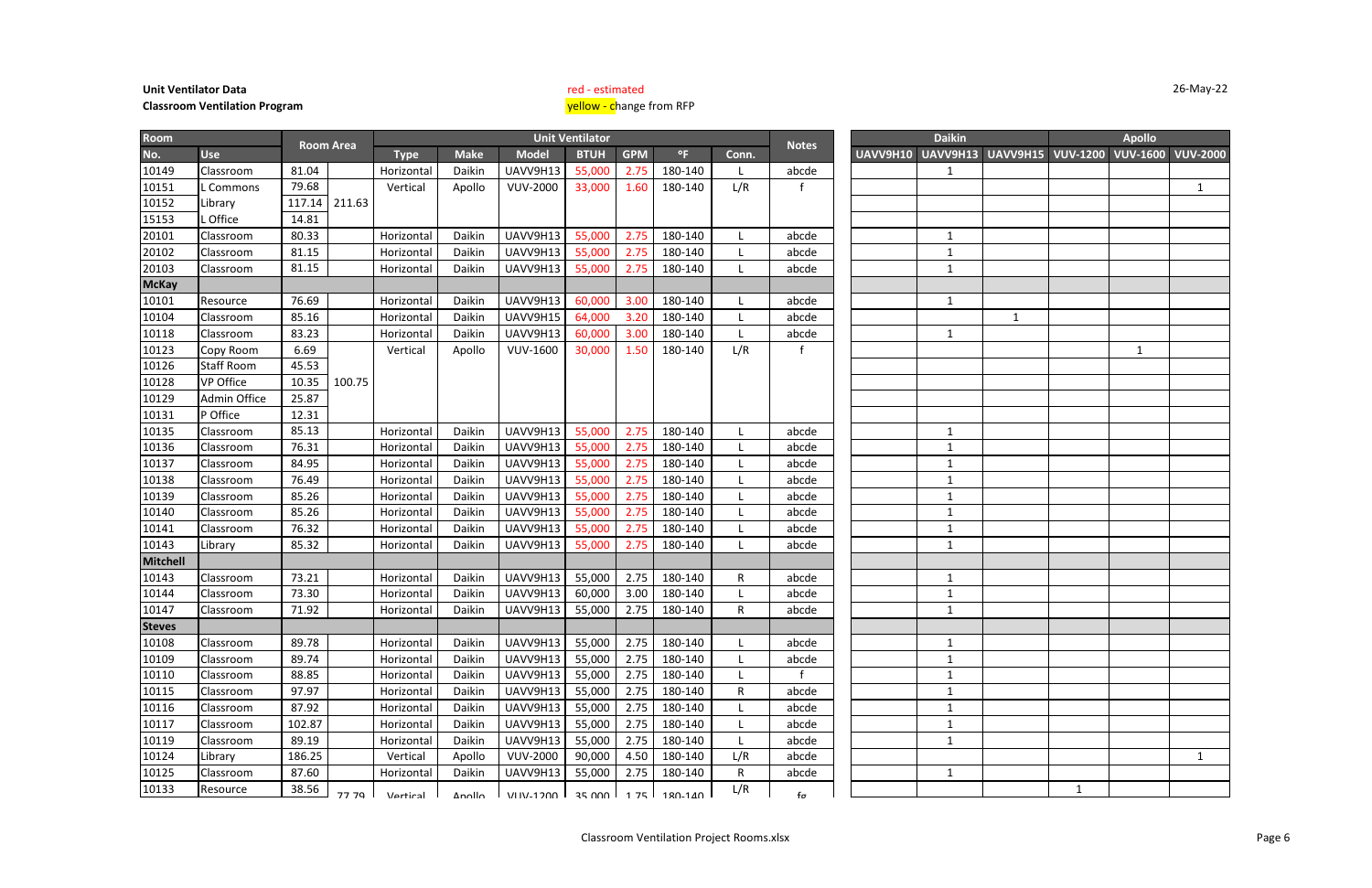|          |                 | Apollo          |                 |
|----------|-----------------|-----------------|-----------------|
| UAVV9H15 | <b>VUV-1200</b> | <b>VUV-1600</b> | <b>VUV-2000</b> |
|          |                 |                 |                 |
|          |                 |                 |                 |
|          |                 |                 |                 |
|          |                 |                 |                 |
|          |                 |                 |                 |
|          |                 |                 |                 |
|          |                 |                 |                 |
|          |                 |                 |                 |
|          |                 |                 |                 |
|          |                 |                 |                 |
|          |                 |                 |                 |
|          | $\mathbf{1}$    |                 |                 |
|          |                 |                 |                 |
|          |                 |                 |                 |
|          | $\overline{1}$  |                 |                 |
|          |                 |                 |                 |
|          |                 |                 |                 |
|          |                 |                 |                 |
|          | $\mathbf 1$     |                 |                 |
|          |                 |                 |                 |
|          |                 |                 |                 |
|          |                 |                 |                 |
|          |                 |                 |                 |
|          |                 |                 |                 |
|          |                 | $\mathbf 1$     |                 |
|          |                 |                 |                 |
|          |                 |                 |                 |
|          |                 |                 |                 |
|          |                 |                 |                 |
|          |                 |                 |                 |
|          |                 |                 |                 |
|          |                 |                 |                 |
|          |                 |                 |                 |
|          |                 |                 |                 |
|          |                 |                 |                 |
|          |                 |                 |                 |
|          |                 |                 |                 |

| <b>Room</b>     |                   |        |                  |                       |                  |                 | <b>Unit Ventilator</b> |            |              |              |              |          | <b>Daikin</b> |                                   |              | <b>Apollo</b>     |  |
|-----------------|-------------------|--------|------------------|-----------------------|------------------|-----------------|------------------------|------------|--------------|--------------|--------------|----------|---------------|-----------------------------------|--------------|-------------------|--|
| No.             | <b>Use</b>        |        | <b>Room Area</b> | <b>Type</b>           | <b>Make</b>      | <b>Model</b>    | <b>BTUH</b>            | <b>GPM</b> | $^{\circ}$ F | Conn.        | <b>Notes</b> | UAVV9H10 |               | <b>UAVV9H13 UAVV9H15 VUV-1200</b> |              | VUV-1600 VUV-2000 |  |
| 10134           | Resource          | 39.23  | <del>,,,,</del>  | <del>, crtica</del> i | <del>apono</del> | ᢦ᠊ᠣᢦ᠆ᠴᡔᡂ        | ᡂᢊᠣᠣ                   | ᠴ᠋᠇ᠵ       | ᡗᡂ᠆ᠴᠮᡃᠯᠣ     |              | ுக           |          |               |                                   |              |                   |  |
| 10134a          | Classroom         | 78.90  |                  | Horizontal            | Daikin           | UAVV9H13        | 60,000                 | 3.00       | 180-140      |              | abcde        |          | $\mathbf{1}$  |                                   |              |                   |  |
| 10135           | Tech Lab          | 68.15  |                  | Horizontal            | Daikin           | UAVV9H13        | 60,000                 | 3.00       | 180-140      |              | abcde        |          | 1             |                                   |              |                   |  |
| 10138           | Classroom         | 69.50  |                  | Horizonta             | Daikin           | UAVV9H13        | 60,000                 | 3.00       | 180-140      | $\mathsf R$  | abcde        |          | $\mathbf{1}$  |                                   |              |                   |  |
| 10139           | Classroom         | 71.27  |                  | Horizonta             | Daikin           | UAVV9H13        | 55,000                 | 2.75       | 180-140      | $\mathsf R$  | abcde        |          |               |                                   |              |                   |  |
| 10140           | Multipurpose      | 71.22  |                  | Horizontal            | Daikin           | UAVV9H13        | 55,000                 | 2.75       | 180-140      |              | abcde        |          | $\mathbf{1}$  |                                   |              |                   |  |
| 10141           | Classroom         | 69.50  |                  | Horizontal            | Daikin           | UAVV9H13        | 55,000                 | 2.75       | 180-140      |              | abcde        |          |               |                                   |              |                   |  |
| 10144           | Resource          | 80.91  |                  | Horizontal            | Daikin           | UAVV9H13        | 55,000                 | 2.75       | 180-140      |              |              |          |               |                                   |              |                   |  |
| 10149           | Classroom         | 76.64  |                  | Horizontal            | Daikin           | UAVV9H13        | 55,000                 | 2.75       | 180-140      | ${\sf R}$    | abcde        |          | 1             |                                   |              |                   |  |
| 10150           | Classroom         | 79.11  |                  | Horizontal            | Daikin           | UAVV9H13        | 60,000                 | 3.00       | 180-140      |              | abcde        |          | $\mathbf{1}$  |                                   |              |                   |  |
| <b>Woodward</b> |                   |        |                  |                       |                  |                 |                        |            |              |              |              |          |               |                                   |              |                   |  |
| 10101           | Classroom         | 85.26  |                  | Horizontal            | Daikin           | UAVV9H13        | 60,000                 | 3.00       | 180-140      |              | abcde        |          | $\mathbf{1}$  |                                   |              |                   |  |
| 10102           | Classroom         | 51.01  | 84.18            | Vertical              | Apollo           | <b>VUV-1200</b> | 38,000                 | 1.90       | 180-140      | L/R          | fg           |          |               |                                   | 1            |                   |  |
| 10102a          | R Office          | 33.17  |                  |                       |                  |                 |                        |            |              |              |              |          |               |                                   |              |                   |  |
| 10103           | Classroom         | 85.26  |                  | Horizontal            | Daikin           | UAVV9H13        | 55,000                 | 2.75       | 180-140      |              | abcde        |          | 1             |                                   |              |                   |  |
| 10104           | Instruction       | 31.47  |                  | Vertical              | Apollo           | <b>VUV-1200</b> | 37,000                 | 1.90       | 180-140      | L/R          | fg           |          |               |                                   | 1            |                   |  |
| 10105           | Instruction       | 31.53  | 82.65            |                       |                  |                 |                        |            |              |              |              |          |               |                                   |              |                   |  |
| 10106           | Observation       | 19.65  |                  |                       |                  |                 |                        |            |              |              |              |          |               |                                   |              |                   |  |
| 10107           | Strongstart       | 76.49  |                  | Horizontal            | Daikin           | UAVV9H13        | 55,000                 | 2.75       | 180-140      |              | abcde        |          | $\mathbf{1}$  |                                   |              |                   |  |
| 10108           | Counselling       | 14.33  |                  | Vertical              | Apollo           | <b>VUV-1200</b> | 37,000                 | 1.80       | 180-140      | L/R          | fg           |          |               |                                   | $\mathbf{1}$ |                   |  |
| 10109           | R Office          | 9.35   |                  |                       |                  |                 |                        |            |              |              |              |          |               |                                   |              |                   |  |
| 10110           | R Office          | 24.31  | 81.80            |                       |                  |                 |                        |            |              |              |              |          |               |                                   |              |                   |  |
| 10111           | R Office          | 12.57  |                  |                       |                  |                 |                        |            |              |              |              |          |               |                                   |              |                   |  |
| 10112           | Reception         | 21.24  |                  |                       |                  |                 |                        |            |              |              |              |          |               |                                   |              |                   |  |
| 10114           | Classroom         | 76.31  |                  | Horizontal            | Daikin           | UAVV9H13        | 55,000                 | 2.75       | 180-140      |              | abcde        |          | $\mathbf{1}$  |                                   |              |                   |  |
| 10115           | Classroom         | 85.13  |                  | Horizontal            | Daikin           | UAVV9H13        | 55,000                 | 2.75       | 180-140      |              | abcde        |          | $\mathbf{1}$  |                                   |              |                   |  |
| 10121           | Copy Room         | 10.89  |                  | Vertical              | Apollo           | <b>VUV-1600</b> | 34,000                 | 1.70       | 180-140      | L/R          | fg           |          |               |                                   |              |                   |  |
| 10122           | P Office          | 10.43  |                  |                       |                  |                 |                        |            |              |              |              |          |               |                                   |              |                   |  |
| 10123           | Admin Office      | 33.64  | 111.98           |                       |                  |                 |                        |            |              |              |              |          |               |                                   |              |                   |  |
| 10124           | <b>Staff Room</b> | 47.34  |                  |                       |                  |                 |                        |            |              |              |              |          |               |                                   |              |                   |  |
| 10124a          | <b>VP Office</b>  | 9.68   |                  |                       |                  |                 |                        |            |              |              |              |          |               |                                   |              |                   |  |
| 10130           | Classroom         | 85.26  |                  | Horizontal            | Daikin           | UAVV9H13        | 55,000                 | 2.75       | 180-140      |              | abcde        |          | $\mathbf{1}$  |                                   |              |                   |  |
| 10142           | Classroom         | 85.03  |                  | Horizontal            | Daikin           | UAVV9H13        | 55,000                 | 2.75       | 180-140      |              | abcde        |          |               |                                   |              |                   |  |
| 10143           | Tech Lab          | 86.71  |                  | Horizontal            | Daikin           | UAVV9H13        | 55,000                 | 2.75       | 180-140      |              | abcde        |          |               |                                   |              |                   |  |
| 10145           | Library           | 183.27 |                  | Horizontal            | Daikin           | UAVV9H13        | 60,000                 | 3.00       | 180-140      | $\mathsf{R}$ | abcde        |          | $\mathbf{1}$  |                                   |              |                   |  |
|                 |                   |        |                  | Horizontal            | Daikin           | UAVV9H13        | 60,000                 | 3.00       | 180-140      | R            | abcde        |          | $\mathbf{1}$  |                                   |              |                   |  |
| 10146           | Classroom         | 85.26  |                  | Horizontal            | Daikin           | UAVV9H13        | 55,000                 | 2.75       | 180-140      |              | abcde        |          | $\mathbf{1}$  |                                   |              |                   |  |
| 20102           | Classroom         | 85.26  |                  | Horizontal            | Daikin           | UAVV9H13        | 55,000                 | 2.75       | 180-140      |              | abcde        |          | 1             |                                   |              |                   |  |
| 20103           | Classroom         | 85.26  |                  | Horizontal            | Daikin           | UAVV9H13        | 55,000                 | 2.75       | 180-140      |              | abcde        |          | $\mathbf{1}$  |                                   |              |                   |  |